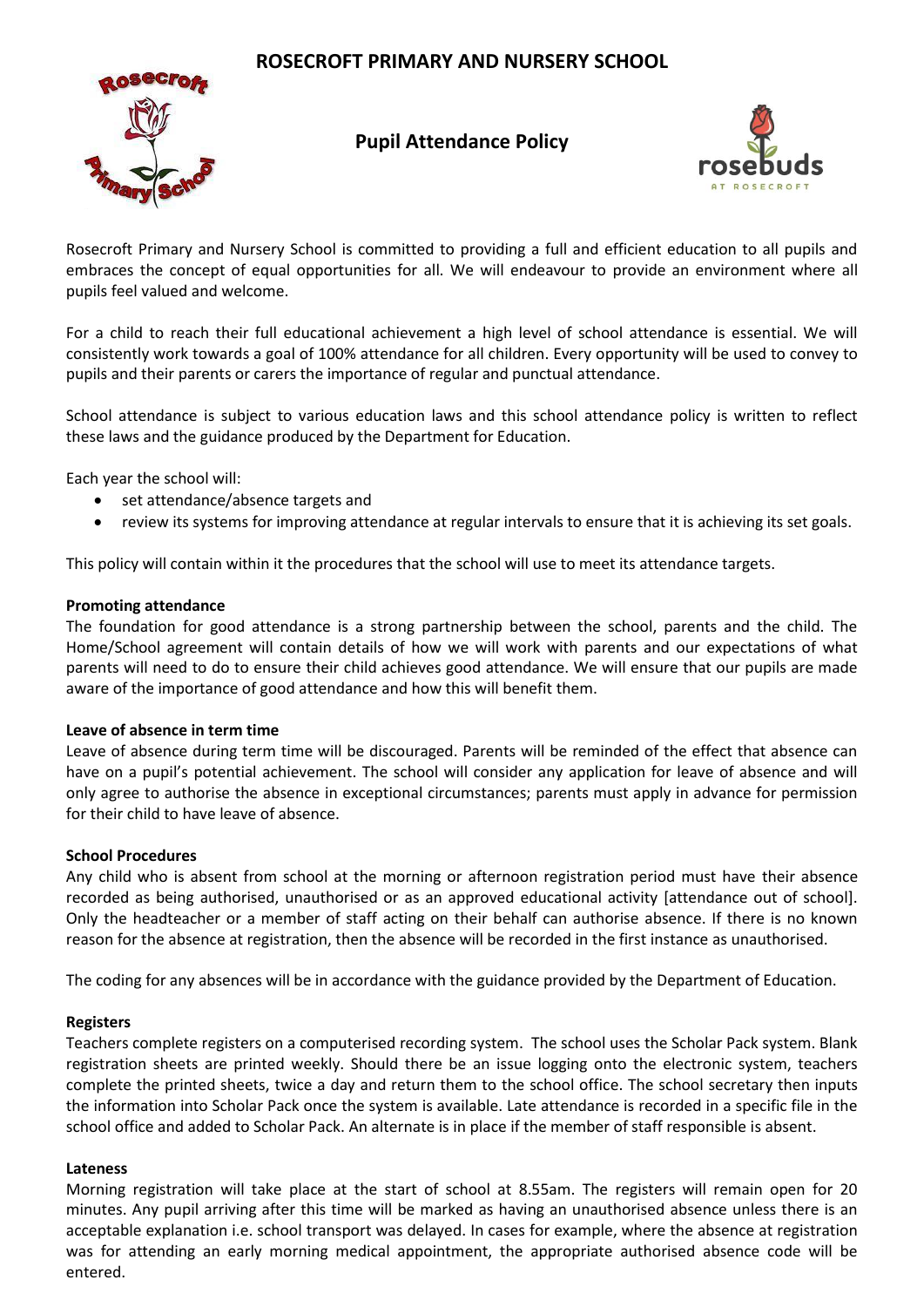The afternoon registration will be at 1PM for KS1 and 1:30pm for KS2.

Pupils arriving after the start of school but before the end of the registration period will be coded as late before registers close.

#### **First Day Absence**

A call will be made to parents on the first and each subsequent day of absence if school has not been contacted with a reason for the absence. An e-mail and text will also be made if no response is received by lunchtime.

#### **Continuing Absence**

On the second consecutive day of absence, if no response is received, a telephone call will be made. If necessary, a call will be made to each emergency contact. If a child is absent for a period of 3 days without reason, then a standard letter is sent stating that the school has been unable to contact the parents and asking them to contact the school immediately.

#### **Ten Days Absence**

Any pupil who is absent without an explanation for 10 consecutive days will be notified to the Local Authority, by submitting a referral to the Children's Services Attendance Staff for the local area. The school will include details of the action that they have taken.

#### **Absence notes**

Notes received from parents explaining absence should be kept for the remainder of the academic year. If there are attendance concerns about the pupil, that may require further investigation, then the notes may need to be retained for a longer period.

#### **Frequent Absence**

Within the school it is the responsibility of the class teachers and office staff to be aware of and bring attention to, any emerging attendance concerns. In cases where a pupil begins to develop a pattern of absences, the school will try to resolve the problem as soon as possible.

In cases where the child's attendance level is below 96% with no reasons given for the absences, we may send a 'Letter of Concern' asking the parents to come in and discuss any issues. The school will tell parents that if the absence persists, a referral will be made to the Attendance team.

Half-termly Red, Amber and Green letters with child's attendance print out are sent to all parents.

**R**ed = attendance under 85% **A**mber = attendance between 85% and 96% **G**reen = 96% and above

For children who receive Amber and Red letters, evidence such as an appointment letter card, note from the GP, prescription certificate or sight of prescribed medication will be requested for each absence; failure to produce these will result in the absence being unauthorised which may in turn lead to a referral to the Attendance Support and Enforcement Officer.

## **Persistent Absence [PA]**

At the end of each half term we will review each pupil's attendance to identify those children with persistent absence and/or an attendance level below 90%. Referrals to the Attendance Team will be made following these meetings and Fast Track meetings will be arranged between the school, the attendance officer and the child's parents. All pupils whose attendance falls below 90% will be subject to an action plan to support their return to full attendance. The action plan will include engagement with all parties who can support the pupil's attendance. Failure to comply with the expectations set at the Fast Track meetings by the Attendance Officer may result in further action such as an application for an Education Supervision Order, or court prosecution.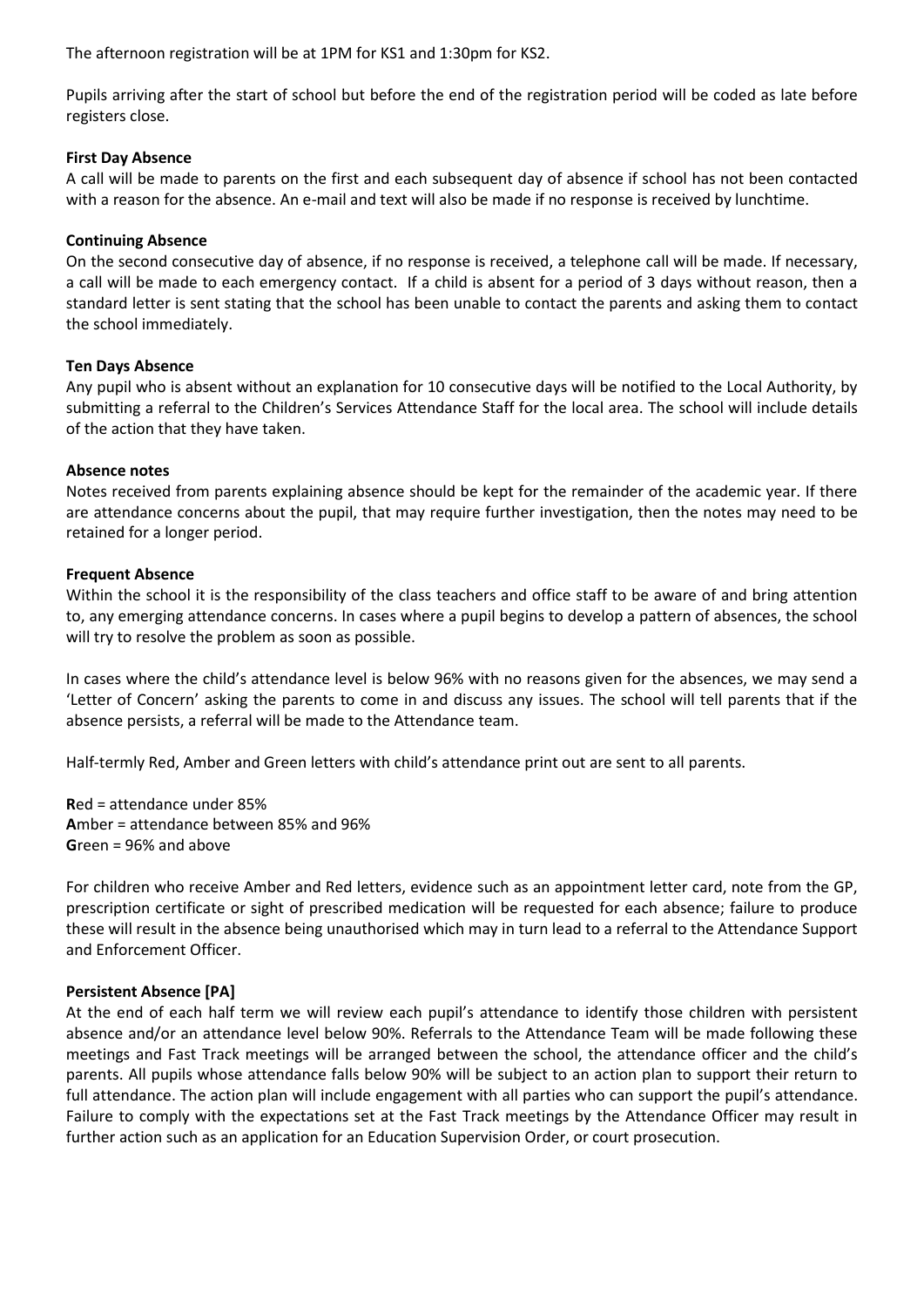The Local Authority operates a system where any pupil will meet the criteria for legal intervention where they have:

- 1. 10 consecutive sessions of unauthorised absence where some or all of the absence may be attributed to an unauthorised holiday in term-time (for absences from 1 September 2017); or
- 2. 15% unauthorised absence over a period of 6 school weeks for reasons other than unauthorised term time holiday.

If a Fixed Penalty Notice is issued it is a fine of £60 per parent per child which must be paid in one payment in 21 days, if unpaid a further invoice for £60 per parent per child is issued, both individual invoices would then have to be paid making a total payment of £120 in 28 days.

# **A Welcome Back**

It is important that on return from an absence all pupils are made to feel welcome. This should include ensuring that the pupil is helped to catch up on missed work and brought up to date on any information that has been passed to the other pupils. Intervention will be put into place to ensure gaps in learning are addressed.

## **Categorisation of Absence**

# **Any pupil who is on roll but not present in the school must be recorded within one of these categories**:

- 1. Unauthorised Absence
- 2. Authorised Absence
- 3. Approved Educational Activity

## **1. Unauthorised absence**

This is for those pupils where no reason has been provided, or whose absence is deemed to be without valid reason.

## **2. Authorised absence**

This is for those pupils who are away from school for a reason that is deemed to be valid under the Education Act 1996.

## **3. Approved Educational Activity**

This covers types of supervised educational activity undertaken off site but with the approval of the school.

## **Note: Pupils recorded in this category are deemed to be present for attendance returns purposes.**

This would include:

- Work experience placements
- Field trips and educational visits
- Sporting activities
- Link courses or approved education off site

If a pupil is receiving education off site or is attending at a school where they are dual registered with, the school will liaise with the other education provider to check on attendance.

## **Record Preservation**

We will ensure compliance with attendance regulations by keeping attendance records for at least 3 years.

## **Register Security**

Registers or attendance marking sheets, if used, must be safely stored. Registers are brought to the school office after registration and kept in a secure central place.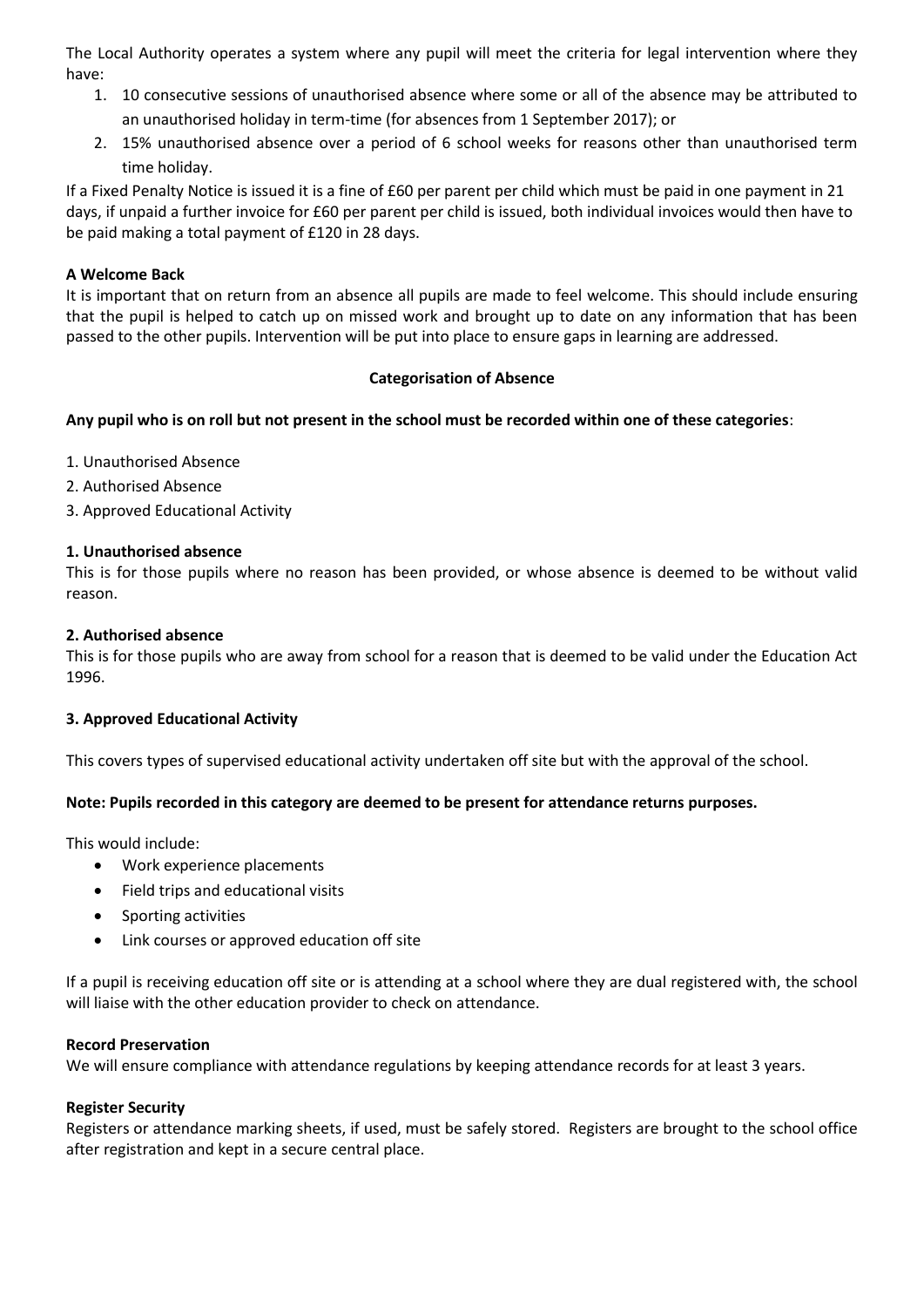## **Attendance Targets**

The school will set attendance targets each year. A system for analysing performance towards the targets will be established and the leadership team will be responsible for overseeing this work. The school will make use of the attendance data available when setting its target. Targets will relate to national averages.

# **Monitoring**

A named governor will have the responsibility of monitoring attendance procedure as a part of their safeguarding role and the headteacher will report attendance figures to the Governing Body as part of their Headteacher's Report.

## **The registration system**

The following national codes will be used to record attendance information.

| <b>CODE</b>               | <b>DESCRIPTION</b>                                           | <b>MEANING</b>                      |
|---------------------------|--------------------------------------------------------------|-------------------------------------|
|                           | Present (AM)                                                 | Present                             |
|                           | Present (PM)                                                 | Present                             |
| B                         | Educated off site (NOT Dual registration)                    | <b>Approved Education Activity</b>  |
| C                         | Other Authorised Circumstances (not covered by another       | Authorised absence                  |
|                           | appropriate code/description)                                |                                     |
| D                         | Dual registration (i.e. pupil attending other establishment) | <b>Approved Education Activity</b>  |
| E                         | Excluded (no alternative provision made)                     | Authorised absence                  |
| F                         | Extended family holiday (agreed)                             | Authorised absence                  |
| G                         | Family holiday (NOT agreed or days in excess<br>of           | Unauthorised absence                |
|                           | agreement)                                                   |                                     |
| Н                         | Family holiday (agreed)                                      | Authorised absence                  |
| L                         | Illness(NOT medical or dental etc. appointments)             | Authorised absence                  |
| J                         | Interview                                                    | <b>Approved Education Activity</b>  |
| Г                         | Late (before registers closed)                               | Present                             |
| M                         | Medical/Dental appointments                                  | Authorised absence                  |
| $\boldsymbol{\mathsf{N}}$ | No reason yet provided for absence                           | Unauthorised absence                |
| $\mathbf{o}$              | Unauthorised absence (not covered<br>by any<br>other         | Unauthorised absence                |
|                           | code/description)                                            |                                     |
| P                         | Approved sporting activity                                   | <b>Approved Education Activity</b>  |
| $\mathsf R$               | Religious observance                                         | Authorised absence                  |
| S                         | <b>Study Leave</b>                                           | Authorised absence                  |
| T                         | Traveller absence                                            | Authorised absence                  |
| U                         | Late(after registers closed)                                 | Unauthorised absence                |
| $\mathsf{V}$              | <b>Educational visit or trip</b>                             | <b>Approved Education Activity</b>  |
| W                         | Work experience                                              | <b>Approved Education Activity</b>  |
| X                         | Untimetabled sessions for non-complusory school-age          | Not counted in possible attendances |
|                           | pupils                                                       |                                     |
| Υ                         | <b>Enforced closure</b>                                      | Not counted in possible attendances |
| Z                         | Pupil not yet on roll                                        | Not counted in possible attendances |
| #                         | School closed to pupils                                      | Not counted in possible attendances |